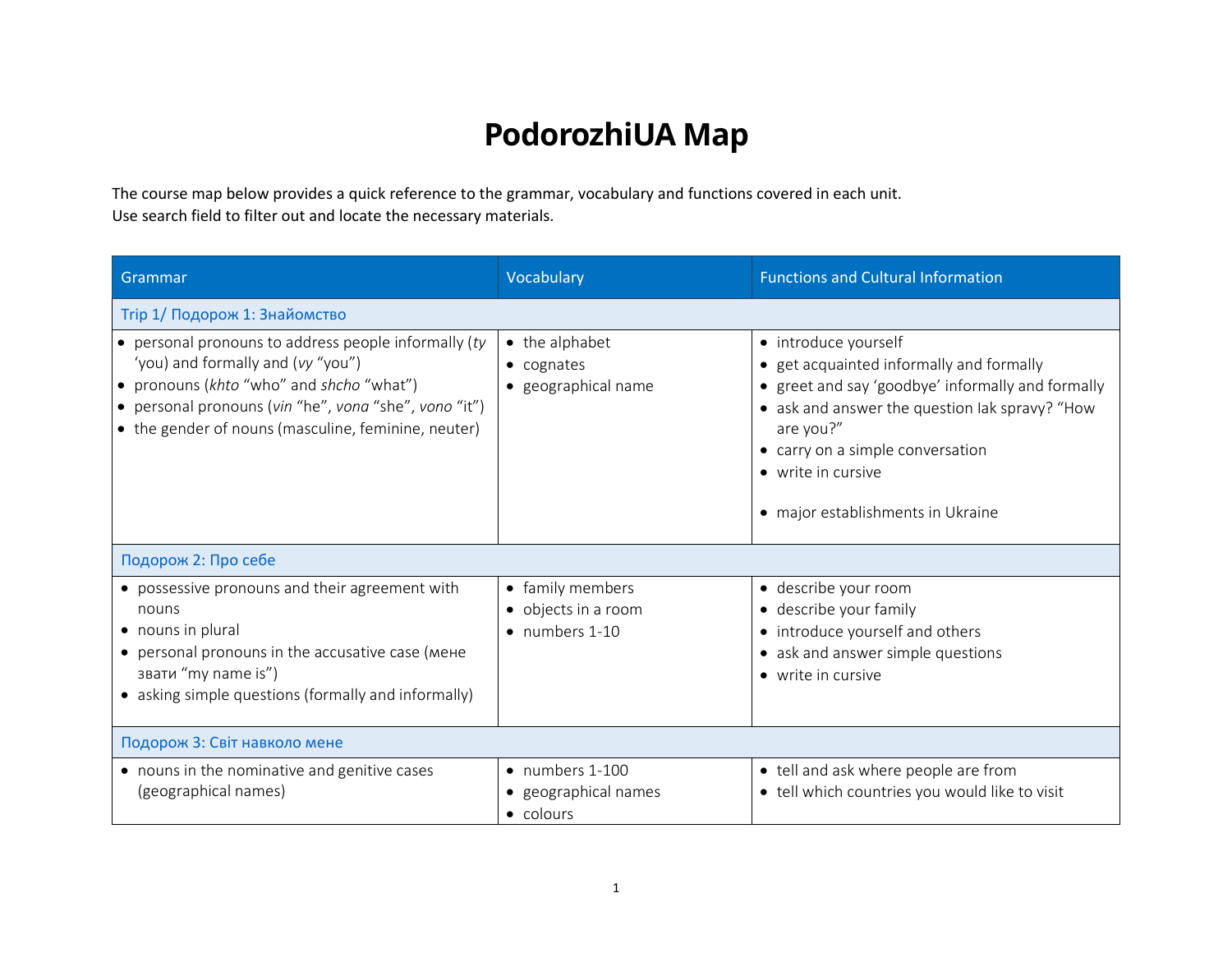| • personal names in the vocative case (to address<br>people)<br>• personal names in the genitive case (family<br>relations)                                                                                                                                                                                                                                                                                                                                             | • family members                                                                                                                      | · distinguish between formal and informal<br>communicative situations<br>• address people<br>$\bullet$ count<br>• give phone numbers<br>· discuss family relations<br>• write in cursive                                              |
|-------------------------------------------------------------------------------------------------------------------------------------------------------------------------------------------------------------------------------------------------------------------------------------------------------------------------------------------------------------------------------------------------------------------------------------------------------------------------|---------------------------------------------------------------------------------------------------------------------------------------|---------------------------------------------------------------------------------------------------------------------------------------------------------------------------------------------------------------------------------------|
| Подорож 4: Я і моя сім'я                                                                                                                                                                                                                                                                                                                                                                                                                                                |                                                                                                                                       |                                                                                                                                                                                                                                       |
| • personal pronouns in the dative case to talk about<br>age (Мені 20 років. "I am 20 years old.")<br>• personal pronouns in the genitive case to talk<br>about possessions (У мене є годинник. "I have a<br>watch.")<br>• agreement between nouns and adjectives in the<br>nominative case (нова мобілка "new cell phone")<br>• nouns in the locative case (places of work)<br>• prepositions B, HA with the locative case<br>• verb conjugation (працювати, навчатися) | $\bullet$ ages<br>• personal possessions<br>• adjectives<br>• professions<br>• places of work and study                               | • talk about age<br>• talk about personal possessions<br>• talk and write about professions and places of<br>work and study<br>• talk about family members and their<br>professional life                                             |
| Подорож 5: Робота, навчання, відпочинок                                                                                                                                                                                                                                                                                                                                                                                                                                 |                                                                                                                                       |                                                                                                                                                                                                                                       |
| • adverbs of time and frequency<br>• nouns in the accusative case (work, study and free<br>time activities)<br>• personal names in the accusative case (to ask<br>someone to the phone)<br>• verb conjugation (жити, писати, грати, співати,<br>працювати, малювати, готувати, читати,<br>танцювати, вишивати)                                                                                                                                                          | $\bullet$ work<br>$\bullet$ study<br>• hobbies<br>• study subjects<br>• days of the week<br>• phone conversation<br>• class schedules | • ask and answer questions about everyday<br>activities<br>• talk about work, study and free time activities<br>• talk and write about weekly class schedules<br>• ask someone to the phone<br>• carry on a simple phone conversation |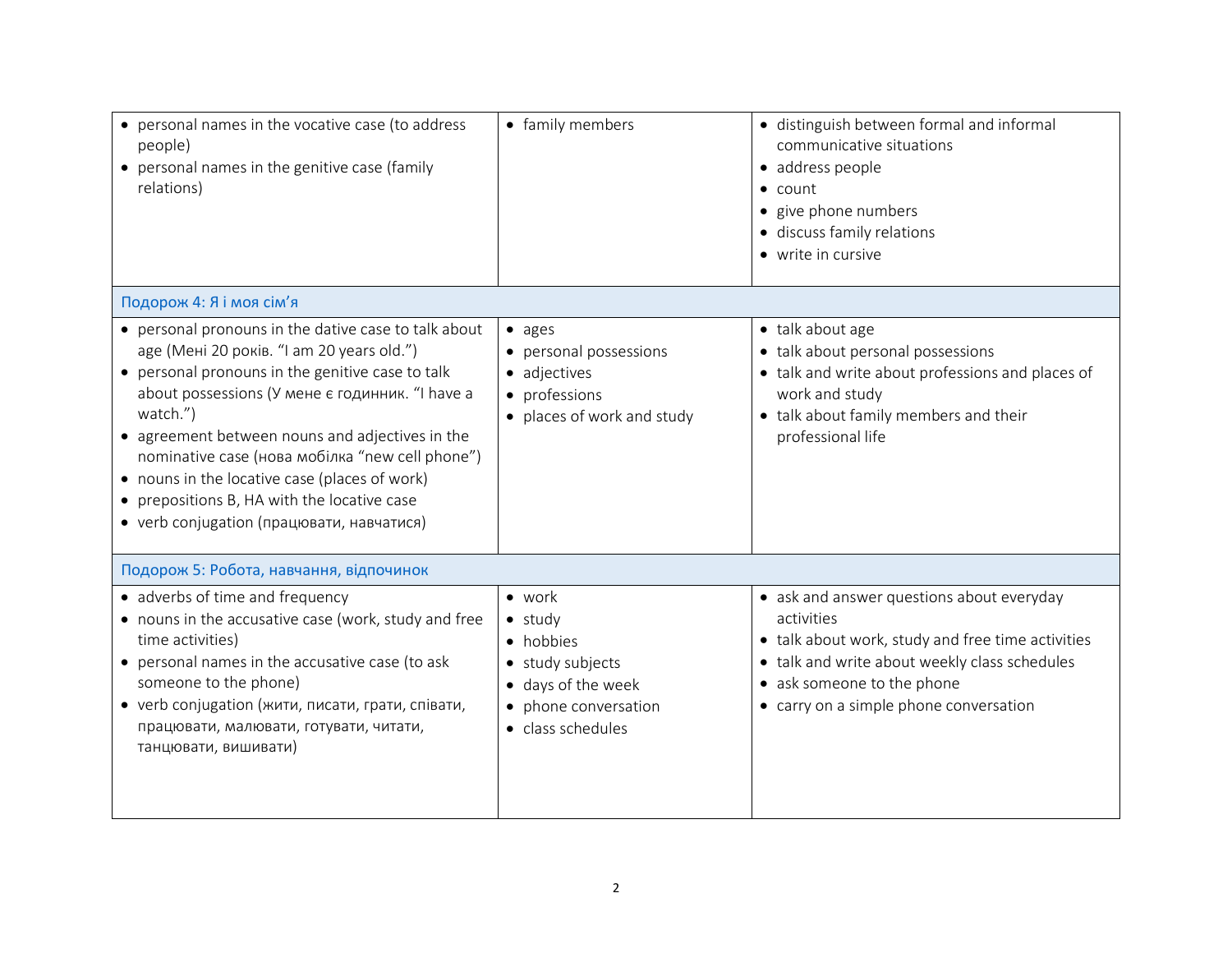| Подорож 6: Повторення                                                                                                                                                                                                                                 |                                                                                                                       |                                                                                                                                                                                                                                                                                                                                                                                                                                            |
|-------------------------------------------------------------------------------------------------------------------------------------------------------------------------------------------------------------------------------------------------------|-----------------------------------------------------------------------------------------------------------------------|--------------------------------------------------------------------------------------------------------------------------------------------------------------------------------------------------------------------------------------------------------------------------------------------------------------------------------------------------------------------------------------------------------------------------------------------|
|                                                                                                                                                                                                                                                       | · large numbers                                                                                                       | • talk about family members, their age,<br>professional life, and free time activities<br>• count (large numbers)<br>• write in cursive (phone numbers)                                                                                                                                                                                                                                                                                    |
| Подорож 7: Де ти живеш?                                                                                                                                                                                                                               |                                                                                                                       |                                                                                                                                                                                                                                                                                                                                                                                                                                            |
| • prepositions B, HA with the locative case<br>• verb conjugation (навчатися, жити)                                                                                                                                                                   | • large numbers<br>· geographical and<br>administrative names<br>• adjectives<br>• streets and public areas in a city | • ask and answer personal information questions<br>• carry on a conversation while checking in at a<br>hotel<br>• place phone orders for delivery (pizza, flowers)<br>• introduce a country, its capital, provinces and<br>cities<br>• talk about objects of interest in a city and their<br>locations<br>• talk about places of living and study<br>• write about a city where you live and study<br>• cultural information about Ukraine |
| Подорож 8: Час і розклад                                                                                                                                                                                                                              |                                                                                                                       |                                                                                                                                                                                                                                                                                                                                                                                                                                            |
| • ordinal numerals (перший "first", п'ятий "fifth")<br>• ordinal numerals in the locative case to tell time (o<br>першій годині "at one o'clock")<br>• verb conjugation (любити, daily routines)<br>• adverbs of time (вранці, вдень, ввечері, вночі) | · daily routines<br>• hobbies                                                                                         | • ask for and give directions<br>• tell time, answering questions Котра година?<br>and О котрій годині?<br>• ask and answer questions about free time<br>• activities and their schedules<br>· discuss hobbies<br>• talk and write about daily routines                                                                                                                                                                                    |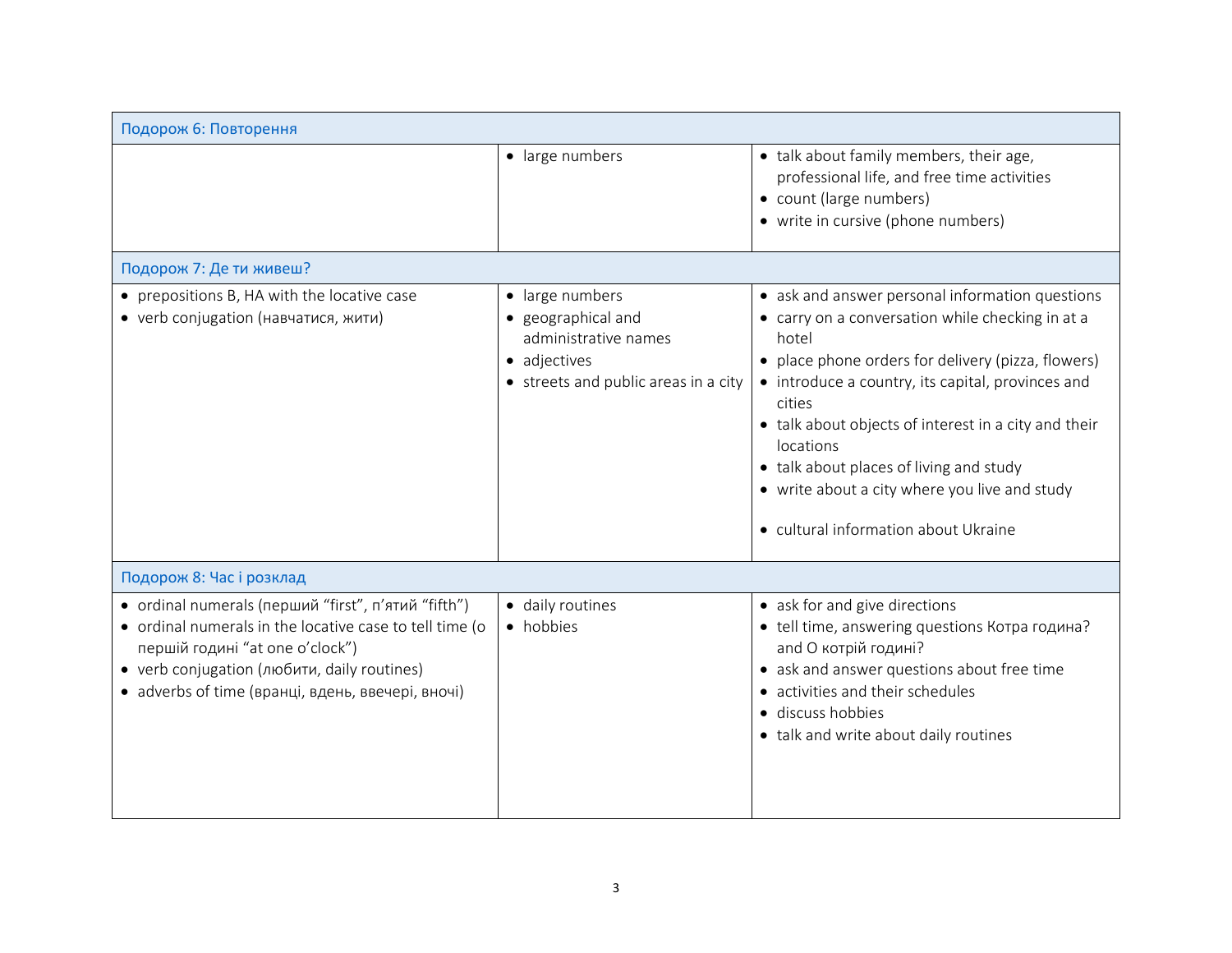| Подорож 9: Пори року і погода                                                                                                                                                                                                                                                                                                                                                                                                                                               |                                                                                                          |                                                                                                                                                                                                                                      |
|-----------------------------------------------------------------------------------------------------------------------------------------------------------------------------------------------------------------------------------------------------------------------------------------------------------------------------------------------------------------------------------------------------------------------------------------------------------------------------|----------------------------------------------------------------------------------------------------------|--------------------------------------------------------------------------------------------------------------------------------------------------------------------------------------------------------------------------------------|
| • adverbs of frequency (ніколи, зрідка, іноді, часто,<br>зазвичай, завжди)<br>• adverbs of time for seasons (взимку, навесні,<br>влітку, восени)<br>• names of months in the locative case (y civili "in<br>January", у серпні "in August")                                                                                                                                                                                                                                 | $\bullet$ seasons<br>$\bullet$ weather<br>· 'likes' and 'dislikes'<br>$\bullet$ months<br>• temperatures | • talk about daily routines and their frequency<br>• talk about seasons and weather<br>• express 'likes' and 'dislikes' about weather<br>• present and write a weather report                                                        |
| Подорож 10: Зовнішність                                                                                                                                                                                                                                                                                                                                                                                                                                                     |                                                                                                          |                                                                                                                                                                                                                                      |
| • preposition Y with the genitive case to talk about<br>appearance (У Оксани довге волосся. "Oksana<br>has long hair.")<br>• agreement of adjectives and nouns<br>• personal pronouns in the locative case to discuss<br>what someone is wearing (на ній "she is wearing")<br>• personal pronouns in the dative case to talk about<br>needs (Мені потрібний светр. "I need a sweater.")<br>• adjectives (потрібний, потрібна, потрібне,<br>потрібні)<br>• adverb (потрібно) | $\bullet$ appearance<br>• colours<br>• clothes                                                           | • describe someone's appearance and clothes<br>· discuss personal preferences in clothes<br>· discuss clothes someone needs for various<br>occasions<br>• ask and give advice about what one should wear<br>for various occasions    |
| Подорож 11: Святкування                                                                                                                                                                                                                                                                                                                                                                                                                                                     |                                                                                                          |                                                                                                                                                                                                                                      |
| • imperfective verbs in the future tense<br>• adjectives with inanimate nouns in the accusative<br>case<br>• names of months in the genitive case (восьме<br>липня "July 8th")<br>• ordinal numerals for dates (двадцять четверте<br>серпня "August 24th")                                                                                                                                                                                                                  | • holidays and celebrations                                                                              | • have a conversation in a store (shopping for<br>clothes, searching for and needing to buy<br>something)<br>· discuss winter holidays<br>· discuss New Year's resolutions<br>• talk and write about important dates and<br>holidays |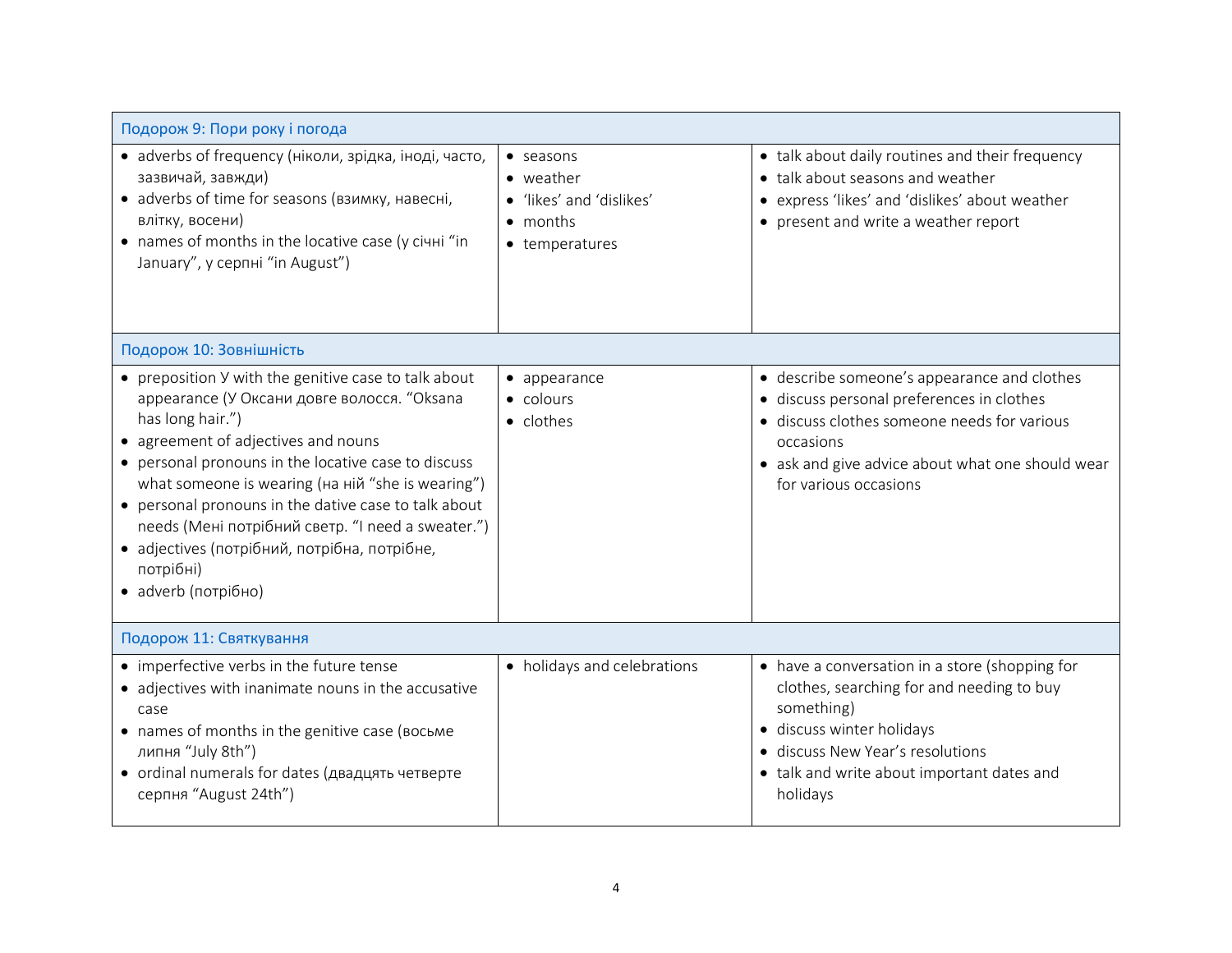| Подорож 12: Зимові свята                                                                                                                                                   |                                                                         |                                                                                                                                                                                                                                                                                                                                                                                                                                 |
|----------------------------------------------------------------------------------------------------------------------------------------------------------------------------|-------------------------------------------------------------------------|---------------------------------------------------------------------------------------------------------------------------------------------------------------------------------------------------------------------------------------------------------------------------------------------------------------------------------------------------------------------------------------------------------------------------------|
| • ordinal numerals for dates (двадцять четверте<br>серпня "August 24th")<br>• ordinal numerals for time (перша година "one<br>o'clock")<br>• adverbs of time and frequency | • free time activities<br>· daily routines                              | · discuss important dates and holidays<br>• ask and answer personal information questions<br>place phone orders for delivery<br>• tell time, answering the questions Korpa<br>година? and О котрій годині?<br>• talk about daily routines<br>• talk about your city<br>• report on current weather<br>• ask for and give advice about what one should<br>wear<br>• cultural information about Ukrainian Christmas<br>traditions |
| Подорож 13: Повторення                                                                                                                                                     |                                                                         |                                                                                                                                                                                                                                                                                                                                                                                                                                 |
| • adjectives with inanimate nouns in the accusative<br>case                                                                                                                | • appearance<br>• clothes<br>• seasons and weather<br>• names of months | • talk about weather<br>• prepare and present a weather report<br>· describe someone's appearance<br>• describe the clothes someone is wearing<br>• have a conversation in a store (shopping for<br>clothes, searching for and needing to buy<br>something)<br>• express what you are searching for in a store (R<br>шукаю чорну сукню. "I am searching for a black<br>dress.")                                                 |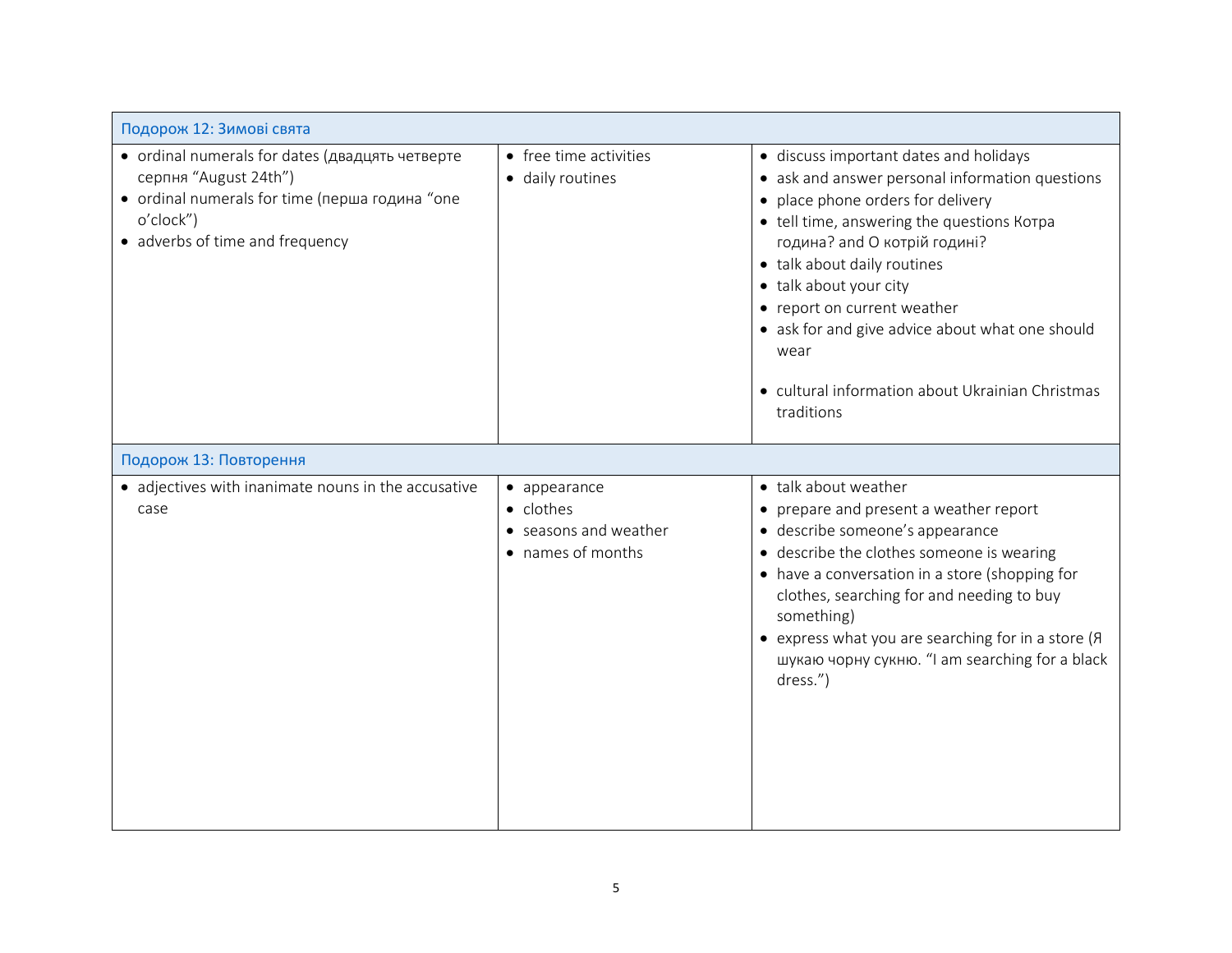| Подорож 14: Більше про себе                                                                                                                                                                                                                                                                                                     |                                                                                     |                                                                                                                                                                                                                                                                                                |
|---------------------------------------------------------------------------------------------------------------------------------------------------------------------------------------------------------------------------------------------------------------------------------------------------------------------------------|-------------------------------------------------------------------------------------|------------------------------------------------------------------------------------------------------------------------------------------------------------------------------------------------------------------------------------------------------------------------------------------------|
| • geographical names in the genitive case<br>• nouns in the locative case<br>• prepositions of place                                                                                                                                                                                                                            | • professions<br>• places of work<br>personal information<br>$\bullet$<br>• hobbies | • introduce yourself and others<br>• talk about professional life, interests, and<br>hobbies<br>• ask and answer personal information questions<br>· discuss people's professions and places of work<br>• complete forms with personal information<br>· discuss and share personal information |
| Подорож 15: Що ми робили на канікулах?                                                                                                                                                                                                                                                                                          |                                                                                     |                                                                                                                                                                                                                                                                                                |
| • imperfective and perfective verbs<br>• imperfective and perfective verbs in the past<br>• adverbs used with imperfective and perfective<br>verbs<br>• adverbs of time<br>• ordinal numerals in the locative case for years (y<br>тисяча дев'ятсот дев'яносто шостому році "in<br>1996")<br>• the singular and plural of nouns | • fruits and vegetables<br>• free time activities                                   | · discuss past activities<br>• talk about New Year's resolutions and results<br>• use imperfective and perfective verbs in specific<br>contexts<br>• create and write brief biographies<br>• cultural information about famous Ukrainians<br>and their biographies                             |
| Подорож 16: В супермаркеті і на базарі                                                                                                                                                                                                                                                                                          |                                                                                     |                                                                                                                                                                                                                                                                                                |
| • nouns in the accusative case (Я купила каву. "I<br>bought coffee.")<br>• nouns in the genitive case (Я не купила кави. "I<br>did not buy coffee.")<br>• the comparative degree of adjectives<br>• adjectives in the genitive case<br>• adverbs of quantity                                                                    | $\bullet$ food<br>· adjectives to describe food                                     | • discuss what one can buy at the market<br>• describe and compare food<br>• hold a conversation about food<br>• discuss likes and dislikes<br>• give advice                                                                                                                                   |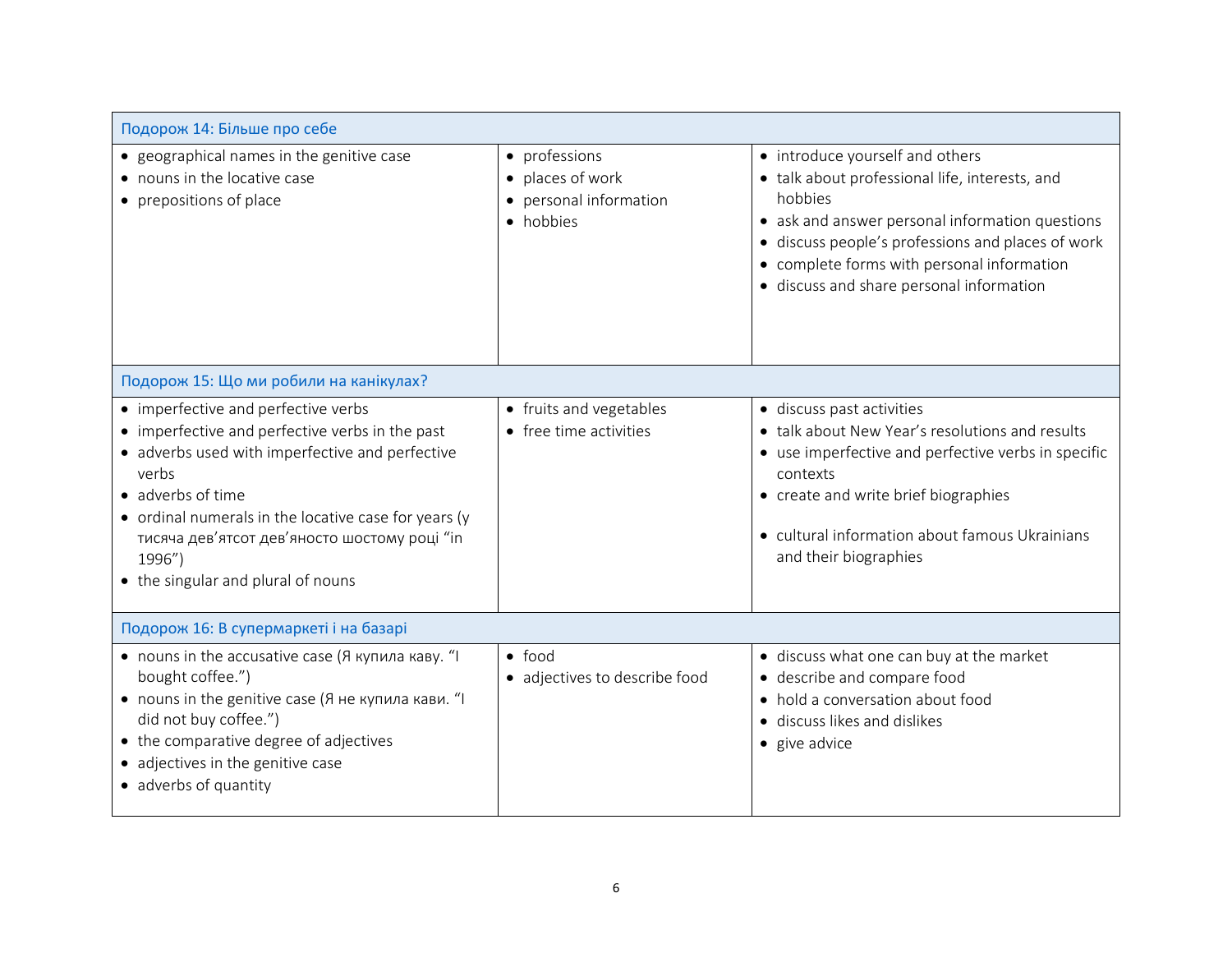| Подорож 17: В ресторані                                                                                                                                                                                                                     |                                    |                                                                                                                                                                                     |
|---------------------------------------------------------------------------------------------------------------------------------------------------------------------------------------------------------------------------------------------|------------------------------------|-------------------------------------------------------------------------------------------------------------------------------------------------------------------------------------|
| • nouns in the instrumental case (вареники з сиром<br>"'dumplings with cheese")<br>• personal names in the dative case (Оксані смакує<br>торт. "Oksana likes cake.")<br>• imperfective and perfective verbs to describe food<br>preparation | • food and dishes<br>• film genres | • place an order in a restaurant<br>• discuss likes and dislikes (food and dishes)<br>· discuss restaurant menus<br>• describe food preparation<br>• create a party menu            |
| Подорож 18: Про кіно                                                                                                                                                                                                                        |                                    |                                                                                                                                                                                     |
| • comparative and superlative degrees of adjectives<br>• personal pronouns in the dative case to express<br>feelings (Мені страшно. "'I am scared.")                                                                                        | • adjectives to describe films     | · describe films<br>· discuss films, TV shows, and actors<br>• read and write film reviews<br>• discuss food at the movies<br>• express surprise and feelings<br>· discuss feelings |
| Подорож 19: Повторення                                                                                                                                                                                                                      |                                    |                                                                                                                                                                                     |
| • multidirectional verbs of motion in the present<br>tense (ходити, їздити)                                                                                                                                                                 | • ходити, їздити                   | • introduce yourself and others<br>• ask for and share personal information<br>• describe foods and food preferences<br>· discuss menus<br>· discuss movies                         |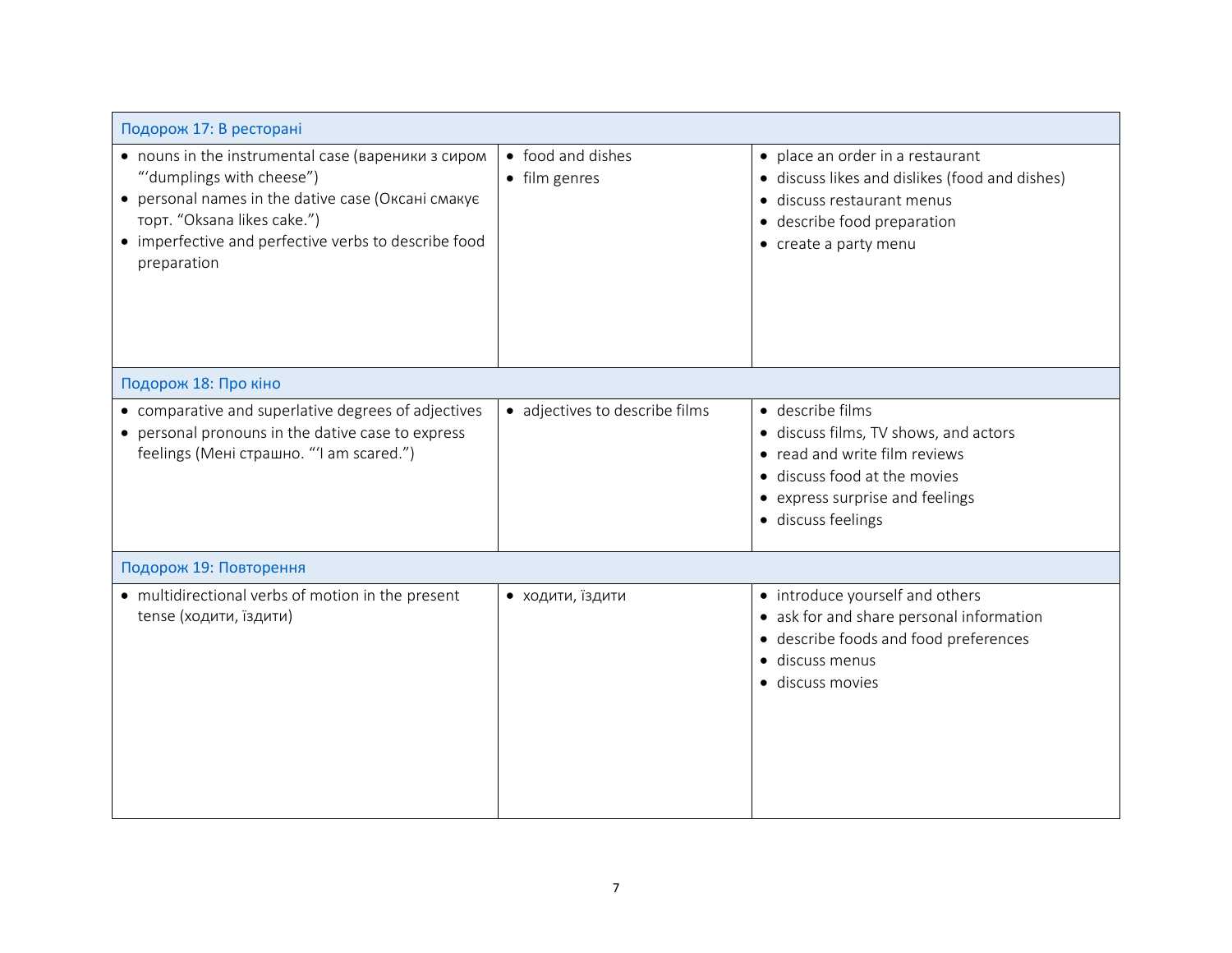| Подорож 20: Транспорт                                                                                                                                                                                                                                                                                                    |                                                                              |                                                                                                                                                                                                                                                                               |
|--------------------------------------------------------------------------------------------------------------------------------------------------------------------------------------------------------------------------------------------------------------------------------------------------------------------------|------------------------------------------------------------------------------|-------------------------------------------------------------------------------------------------------------------------------------------------------------------------------------------------------------------------------------------------------------------------------|
| • multidirectional (ходити, їздити) and<br>unidirectional (itu, ixatu) verbs of motion in the<br>present tense<br>• perfective verbs nitu, noïxatu to denote future<br>actions<br>• nouns in the locative and instrumental cases<br>(modes of transportation)<br>• adverbs of frequency (щодня, часто, іноді,<br>ніколи) | • transport<br>• ходити, їздити, іти, їхати, піти,<br>поїхати                | · discuss modes of transportation<br>• ask questions about everyday travel<br>• use the construction $\alpha$ igy/igy (Зараз я іду/іду в<br>університет. "Now I am going to the<br>university.")<br>• talk about future trips<br>• narrate a story about a trip in the future |
| Подорож 21: Подорожі                                                                                                                                                                                                                                                                                                     |                                                                              |                                                                                                                                                                                                                                                                               |
| • perfective verbs nitu, noïxatu to denote past<br>actions<br>• multidirectional verbs of motion in the past tense<br>(ходити, їздити)<br>• adverbs де "where" vs куди "where to"<br>• nouns in the locative case ( <i>Ae</i> "where") vs nouns<br>in the accusative case (куди "where to")                              | • places to visit<br>• train travel                                          | • discuss past trips<br>• narrate a story about a trip in the past<br>• hold a conversation when purchasing a train<br>ticket<br>• invite and respond to invitations                                                                                                          |
| Подорож 22: Мрії                                                                                                                                                                                                                                                                                                         |                                                                              |                                                                                                                                                                                                                                                                               |
| • nouns in the instrumental case (professions)<br>• conditional mood (я б поїхав/поїхала "I would<br>go''<br>• verb xoriru ""to want" in the conditional mood (я<br>хотів би/хотіла б "I would like")<br>• perfective verbs in the future tense                                                                          | • professions<br>• places of work<br>planning a trip<br>• wishes and desires | · discuss professions<br>• talk about past and present career plans<br>• discuss and share wishes and desires<br>• narrate a story about planning a trip                                                                                                                      |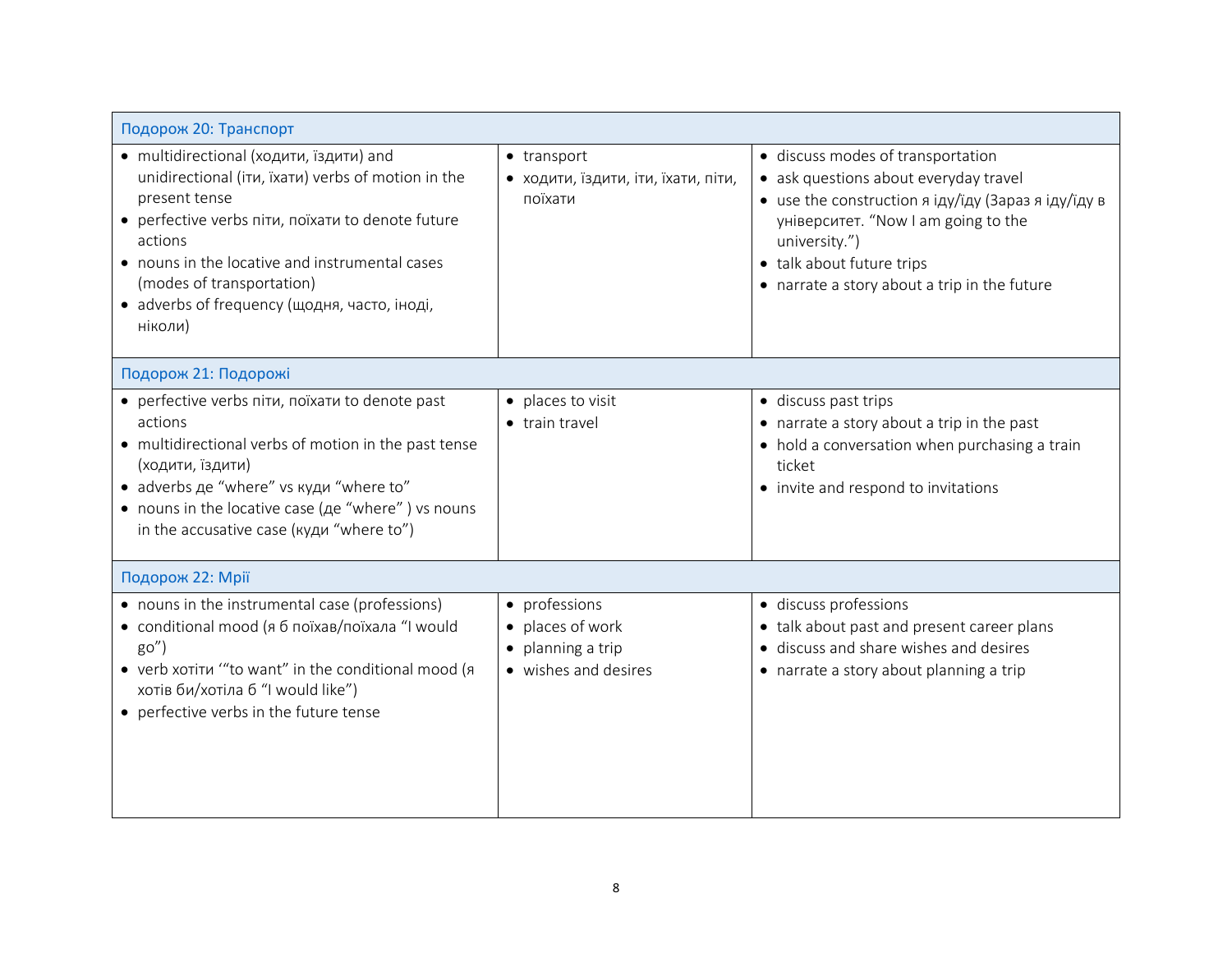| Подорож 23: На фестивалі                                                                                                                                                            |                                                                                  |                                                                                                                                                                                                                                                                                                                                                                              |
|-------------------------------------------------------------------------------------------------------------------------------------------------------------------------------------|----------------------------------------------------------------------------------|------------------------------------------------------------------------------------------------------------------------------------------------------------------------------------------------------------------------------------------------------------------------------------------------------------------------------------------------------------------------------|
|                                                                                                                                                                                     | • hotel<br>• festival<br>$\bullet$ music                                         | · discuss hotel amenities<br>• hold a conversation when checking in at a hotel<br>• request services at a hotel<br>• hold a conversation at a ticket office<br>• ask for and give advice<br>• request and provide information<br>· discuss music preferences<br>• cultural information about the museum of<br>ethnography in Pyrohiv and the music festival<br>"Країна мрій" |
| Подорож 24: Про спорт                                                                                                                                                               |                                                                                  |                                                                                                                                                                                                                                                                                                                                                                              |
| • verb conjugation (займатися, грати)<br>• nouns in the instrumental case (following the verb<br>займатися)                                                                         | $\bullet$ sports<br>• physical activities<br>$\bullet$ games<br>$\bullet$ health | · discuss sports, physical activities, and games                                                                                                                                                                                                                                                                                                                             |
| Подорож 25: Здоровий спосіб життя                                                                                                                                                   |                                                                                  |                                                                                                                                                                                                                                                                                                                                                                              |
| • personal pronouns in the dative case to give advice<br>(Тобі треба ходити в спортзал. "You need to go to<br>the gym.")<br>• adverbs (треба, потрібно, необхідно, варто,<br>можна) | • health<br>• healthy lifestyle                                                  | • hold a conversation at a doctor's office<br>• conduct a survey and report on the results<br>(healthy lifestyle)<br>• write a report (healthy lifestyle)<br>• give advice (healthy lifestyle)                                                                                                                                                                               |